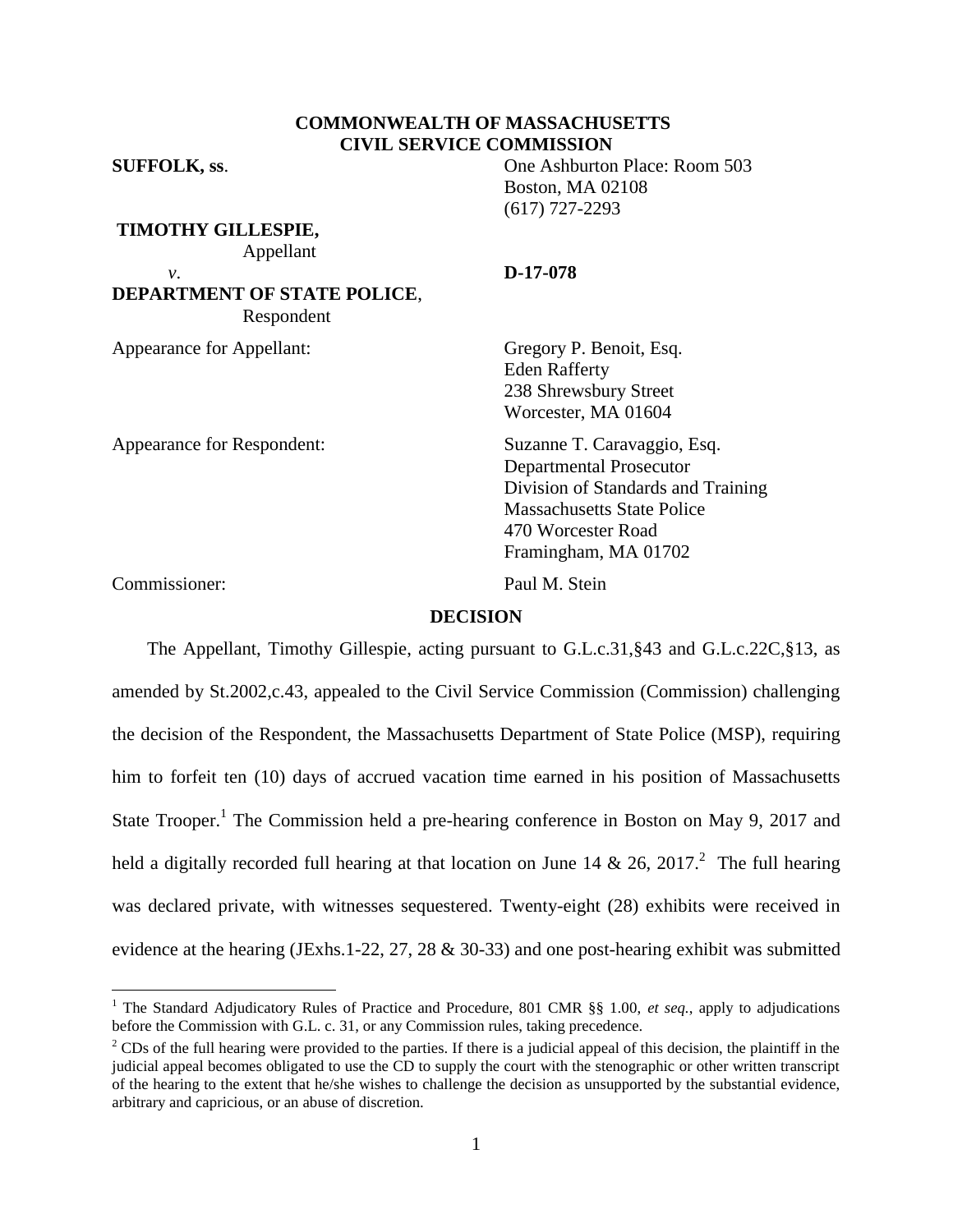by the MSP at the Commission's request and marked PHExh.35.<sup>3</sup> The Commission received Proposed Decisions on September 29, 2017.

On September 5, 2018, the MSP submitted a request, to which the Appellant objected, to supplement the record to take administrative notice of two decision of the Massachusetts Department of Labor Relations (DLR) on charges of unfair labor practices which the MSP contends relate, in part, to issues presented in this appeal to the Commission. After review of the request and consideration of the Appellant's objection, I agree that taking administrative notice of the DLR decisions, for what they may be worth, is appropriate and they have been marked as PHExh.36. $4$ 

For the reasons stated below, Trooper Gillespie's appeal is denied. .

## **FINDINGS OF FACT**

Based on the Exhibits entered into evidence and the testimony of the following witnesses:

*Called by the MSP*:

- **MSP Lieutenant Dennis Brooks**
- **MSP Lieutenant Kevin Emmett**
- **MSP** Detective Lieutenant James O'Leary
- **MSP Captain (now Major) Francis McGinn**
- **MSP Major (now retired) William Christianson**

*Called by the Appellant:*

 $\overline{a}$ 

**MSP Trooper Timothy Gillespie, Appellant** 

and taking administrative notice of all matters filed in the case, pertinent law and reasonable

inferences from the credible evidence, a preponderance of evidence establishes these facts:

1. The Appellant, Timothy Gillespie is a sworn member of the MSP who has served in the

position of State Trooper since July 19, 1982. (*Exhs. 4 & 30; Testimony of Appellant*).

 ${}^{3}$ Exhs.23-26, 29 & 34 were marked for Identification (ID).

<sup>&</sup>lt;sup>4</sup> The MSP had previously moved to stay this appeal pending the DLR decisions, to which the Appellant objected and the motion was denied. (Respondent's Motion to Hold Appeal in Abeyance ("MSP Motion to Stay Appeal"); Appellant's Opposition to Motion to Hold Appeal in Abeyance ("Appellant's Opposition to Motion to Stay Appeal") See generally, Town of Dedham v. Labor Relations Comm'n, 365 Mass. 392 (1974), cited in Fernandes v. Attleborough Housing Auth., 470 Mass. 117 (2014)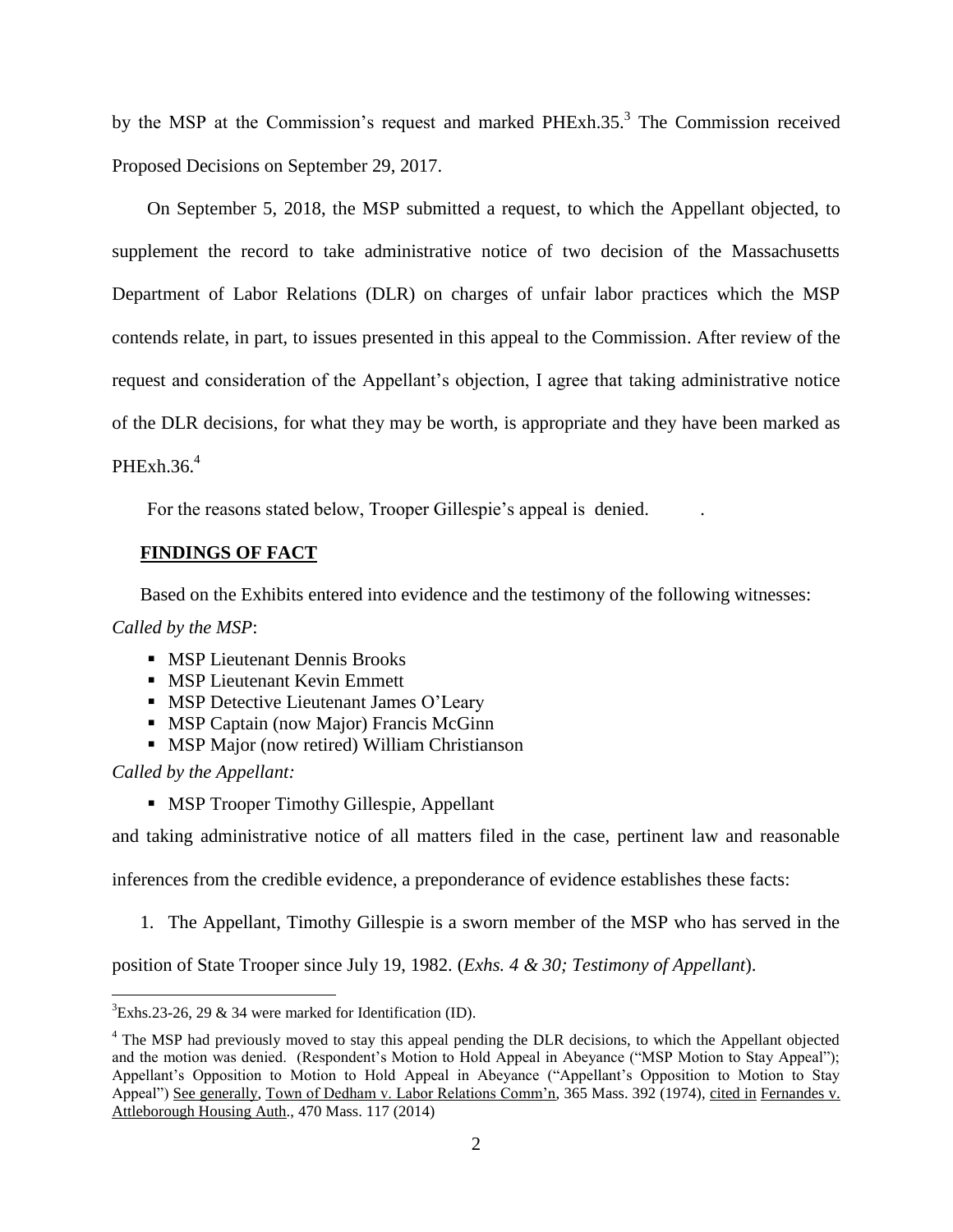2. Since 2001, Tpr. Gillespie was assigned to day-shift (7:00 a.m. to 3:00 p.m.) patrol duties with Troop F, a division of the MSP stationed at the Logan Airport Barracks (SP-Logan) located at Building 11, 2 Service Road, Logan Int'l Airport, East Boston, which is sometimes referred to as the "TSA Building". (The MSP occupies the first two floors of the building and the federal Transportation Security Administration (TSA) occupies the third floor). Troop F has the responsibility to provide policing and security services throughout Logan Airport as well as the Seaport District and other MassPort properties. (*Exhs. 15, 27, 28, 30 & 32; Testimony of Appellant, Lt. Emmett, Lt. Brooks, Maj. McGinn & Maj. Christiansen*)

3. At all times relevant to this appeal, Tpr. Gillespie was the duly elected Troop F representative for his union, the State Police Association of Massachusetts (SPAM). As union representative, Tpr. Gillespie had responsibility, among other things, to mediate concerns of SPAM members with MSP management. He also serves as a member of the SPAM Executive Board. (*Exhs. 22, 28 & 30; Testimony of Appellant, Maj. McGinn & Maj. Christiansen*)

4. Immediately prior to the incident that led to the discipline involved in the present appeal, Tpr. Gillespie received an overall "Outstanding" performance evaluation rating from his supervisor, Lt. Kevin Emmett, which covered the period from January through December 2015, including, in particular, a rating of "Outstanding" in the specific performance factor of "Follows Oral and Written Direction of Supervisors". His prior formal disciplinary history included a forfeiture of four (4) vacation days in 2011 and a written reprimand in 2013. (*Exhs. 4, 30 & 31*)

5. Most MSP uniformed staff assigned are provided an assigned or "take home" cruiser which may be used to commute to and from duty. At Troop F, however, only the command staff (superior officers) and members assigned to certain specialized units (K-9, Explosives Ordinance Disposal [EOD], Detectives, etc.) have assigned or "take home" cruisers. All other troopers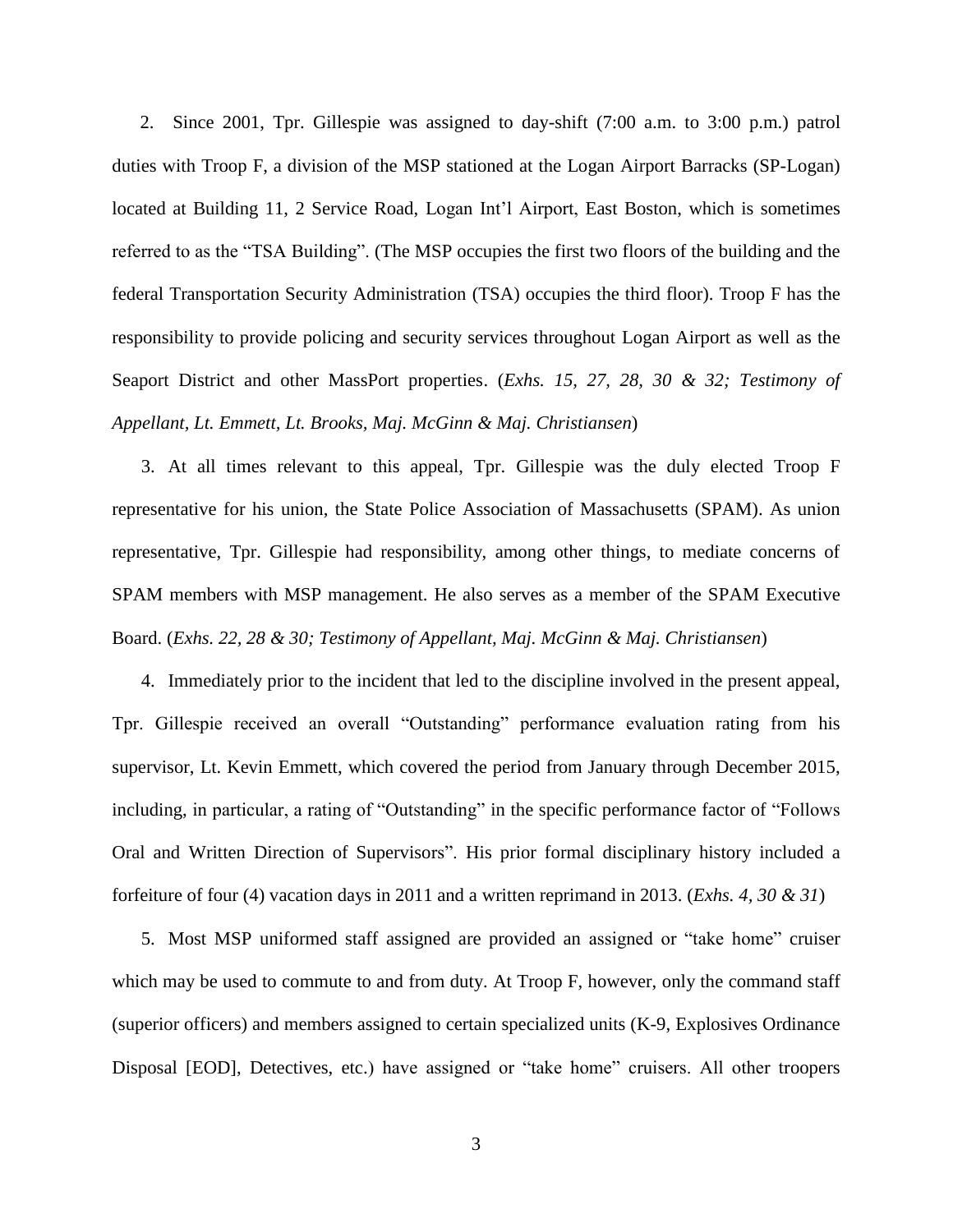assigned to Troop F (approximately 80% of the uniformed staff) commute to and from work in a personal vehicle for which they receive a stipend of \$40 per day to offset the cost of commuting, and are assigned a cruiser for use on-site during their shift. (*Exh. 15, 27 28; Testimony of Lt.* 

# *Brooks, Lt. Emmett & Maj. McGinn*)

 $\overline{a}$ 

6. Parking areas are provided on all three sides of the TSA Building:

• Gated Lot: An enclosed, gated parking lot, with approximately 136 spaces, is accessible only by use of an authorized employee ID badge and is primarily dedicated to MSP personnel, although at times, the lot will be opened to accommodate attendees at state, local or federal trainings and classes.. MSP supervisors are provided assigned spaces for their cruisers in this gated lot. Troop F personnel are expected to park their personal vehicles in the remaining unassigned spaces in this lot.<sup>5</sup>

• Cruiser Lot: In addition to the gated lot, supervisors and other officers assigned a takehome cruiser are permitted to park in the area behind the rear of the TSA building where the cruisers used by troopers during a shift are also parked. Personal vehicles are not permitted in this area.

• Short Term Parking: Immediately adjacent to the front entrance of the TSA Building are several spots where MSP personnel are authorized to use for short-term parking, such as coming to drop off a report or meet briefly with a supervisor. These spot are not meant to be used by MSP personnel as an alternative to the gated lot.

TSA Parking: TSA personnel park in a separate designated area outside the gated lot.

• Visitor Parking: Approximately ten (10) spaces in front of the building (and several spaces for disabled) are designed for visitors coming to TSA or MSP and have clearly marked signage to that effect.

(*Exhs. 15, 20, 27, 28 & 32; Testimony of Major McGinn, Lt. Brooks & Lt. Emmett*)

7. For some time prior to October 2015, a number of Troop F and TSA personnel had

become accustomed to using available visitor spaces as an alternative to their designated parking

areas (i.e. the gated lot for Troop F and the parking areas reserved for TSA personnel). In

particular, there were approximately four MSP members who preferred to park their expensive

high-end personal vehicles in an open visitors space. Tpr. Gillespie, who owned a lat-model

<sup>&</sup>lt;sup>5</sup> The gated lot once contained more spaces than presently and all MPS personnel were provided a personally assigned space, but the area was reduced in size several years ago to accommodate the construction of another structure, at which time the only assigned spaces were reserved for supervisory personnel. (*Testimony of Maj. McGinn*)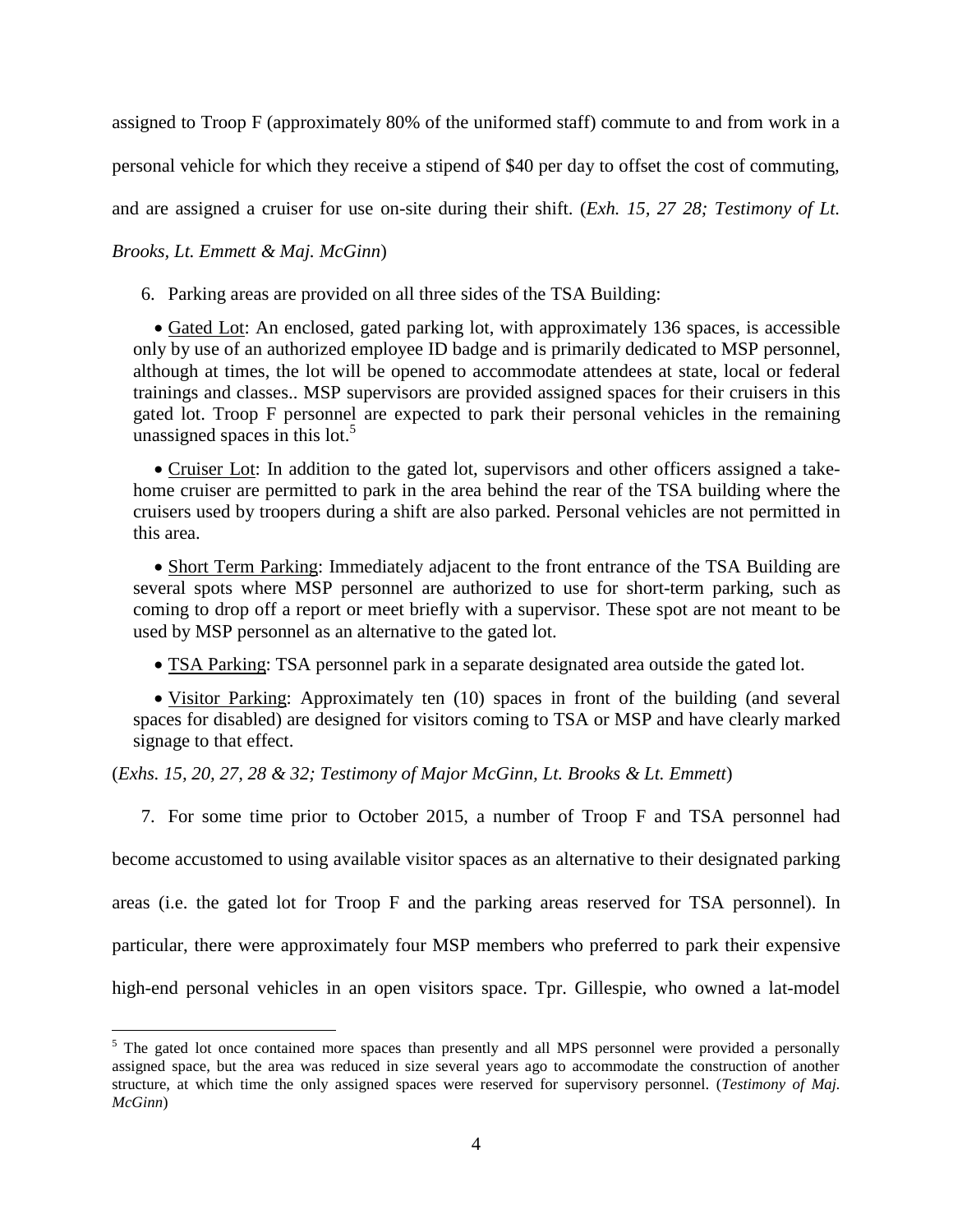Jaguar, was one of the Troopers who frequently parked in a visitors space. (*Exhs. 17 through 20, 27, 28 & 30; Testimony of Appellant, Lt. Brooks & Lt. Emmett*)

8. In October 2015, Lt. Emmett, the SP-Logan day shift supervisor, began taking note that most, if not all, visitor parking spaces were filled when he arrived for his shift around 6:00 am. Over the next month or two, he intermittently recorded the date/time and license plate numbers and checked later to see if the vehicles were still there. (*Exh. 15; Testimony of Lt. Emmett*)

9. At some point in October 2015, Lt. Emmett ran a query on one of the vehicles parked in a visitor space and determined that it belonged to J.S., a Trooper assigned to Troop F. He also noted that a vehicle he knew to belong to Tpr. Gillespie was parked in another visitor space. He informally spoke to both Troopers and reminded them that they were not to use a visitor space but to park in the gated lot. (*Exh. 15; Testimony of Lt. Emmett*)

10. Later that month, Lt. Emmett saw that Tpr. J.S. had, again, parked his personal vehicle in a visitor space. He again verbally instructed him not to do so. (*Exh. 15; Testimony of Lt. Emmett*)

11. Tpr. Gillespie spoke to Lt. Emmett and, later, to Lt. Brooks (the SP-Logan Station Commander) about the visitor parking situation.<sup>6</sup> Tpr. Gillespie explained that troopers (including himself) had suffered damage to their personal vehicles when parked in the gated lot, and complained that so long as TSA personnel were also using visitor spaces, it was not fair to enforce the rules against Troopers but not TSA personnel.<sup>7</sup> Lt. Brooks promised to look into these concerns but, as of January 2016, Tpr. Gillespie had not received a response. (*Exhs, 27, 28 & 30; Testimony of Appellant)*

<sup>&</sup>lt;sup>6</sup> I infer that, at all times, in advocating for clarity about the MSP policy for using visitor parking, Tpr. Gillespie acted, in part, in his own self-interest and, in part, in his capacity as the Troop F union representative.

 $<sup>7</sup>$  According to Tpr. Gillespie, the gated lot was also used by family, friends and local celebrities and was often near</sup> capacity, especially during school vacations. He also claimed that MSP senior management seemed to target "his" [Troop F's] "older guys" for what he called "minor infractions" and they had complained that they were "under a microscope." Specific corroborating evidence of these assertions was not produced. I note that, typically, a total of approximately 40 MPS personnel were on duty for each shift. (*Exhs. 3, 26ID & 30; Testimony of Appellant)*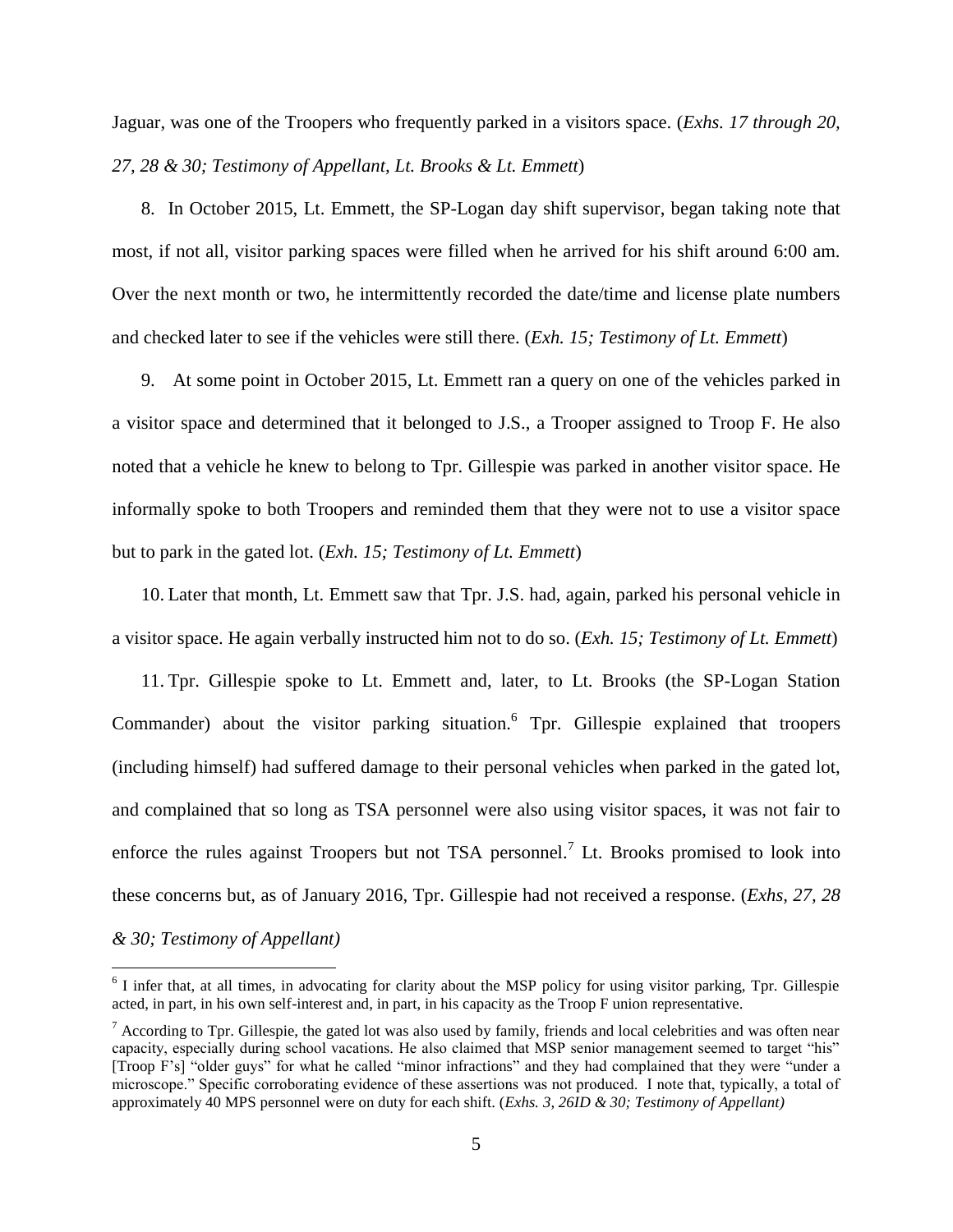12. On January 14, 2016, Tpr. J.S. reported late for duty, missing 7:00 am roll call. Later that morning, Lt. Emmett saw that Tpr. J.S. had, again, parked his personal vehicle in a visitor space and noted that the vehicle had remained there until Tpr. J.S. left work that afternoon. (*Exh.15 &16; Testimony of Lt. Emmett*)

13. On January 15, 2016, Lt. Emmett wrote a Supervisory Observation Report (also referred to as an EES, because it is part of the MSP Employee Evaluation System)<sup>8</sup>. The EES cited the conduct of Tpr. J.S. the previous day, i.e. tardiness and parking in a visitor space. The EES informed Tpr. J.S. that he needed to make sure he allowed enough time to arrive for roll call and that, late or not, he must not park in a visitor space or he will be subject to other direct action. In addressing the EES with Tpr. J.S., Lt. Emmett also addressed other issues of concern that had been brought to his attention by Station Commander, Lt. Brooks, such as proper radio etiquette, wearing his issued cover (hat) while on patrol. (*Exhs. 15, 16 & 26; Testimony of Lt. Emmett*)

14. After the January 14, 2016 incident, Lt. Emmett again wrote up an EES on Tpr. J.S. for two subsequent instances of parking in a visitor space. Disciplinary action was not taken against him, however, as he was scheduled to retire, and did retire, in June 2016. (*Exh.18 & Post Hearing Exh. 35; Testimony of Lt. Emmett*)

15. Following roll call (at approximately 7:15 am) on January 20, 2016, having learned about the EES given to Tpr. J.S. (but not yet having seen the document itself), Tpr. Gillespie approached Lt. Emmett and brought up the conversation Lt. Emmett had with Tpr. J.S. on January 15, 2016 about the various issues that had been addressed in the EES and during the conversation with Tpr. J.S. (*Exhs. 15, 26ID & 30; Testimony of Appellant & Lt. Emmett*)

 $8$  An EES is used by MSP supervisors as a temporary record use to memorialize positive and negative performance to commend a job well done or to correct negative behavior, respectively, which is place in an employee's file for use in the next formal annual performance evaluation. An EES is not, in itself considered an award or discipline, but may be forwarded up the chain of command with a recommendation for such action if appropriate. (*Testimony of Maj. McGinn, Maj. Christianson, Lt. Brooks & Lt. Emmett*)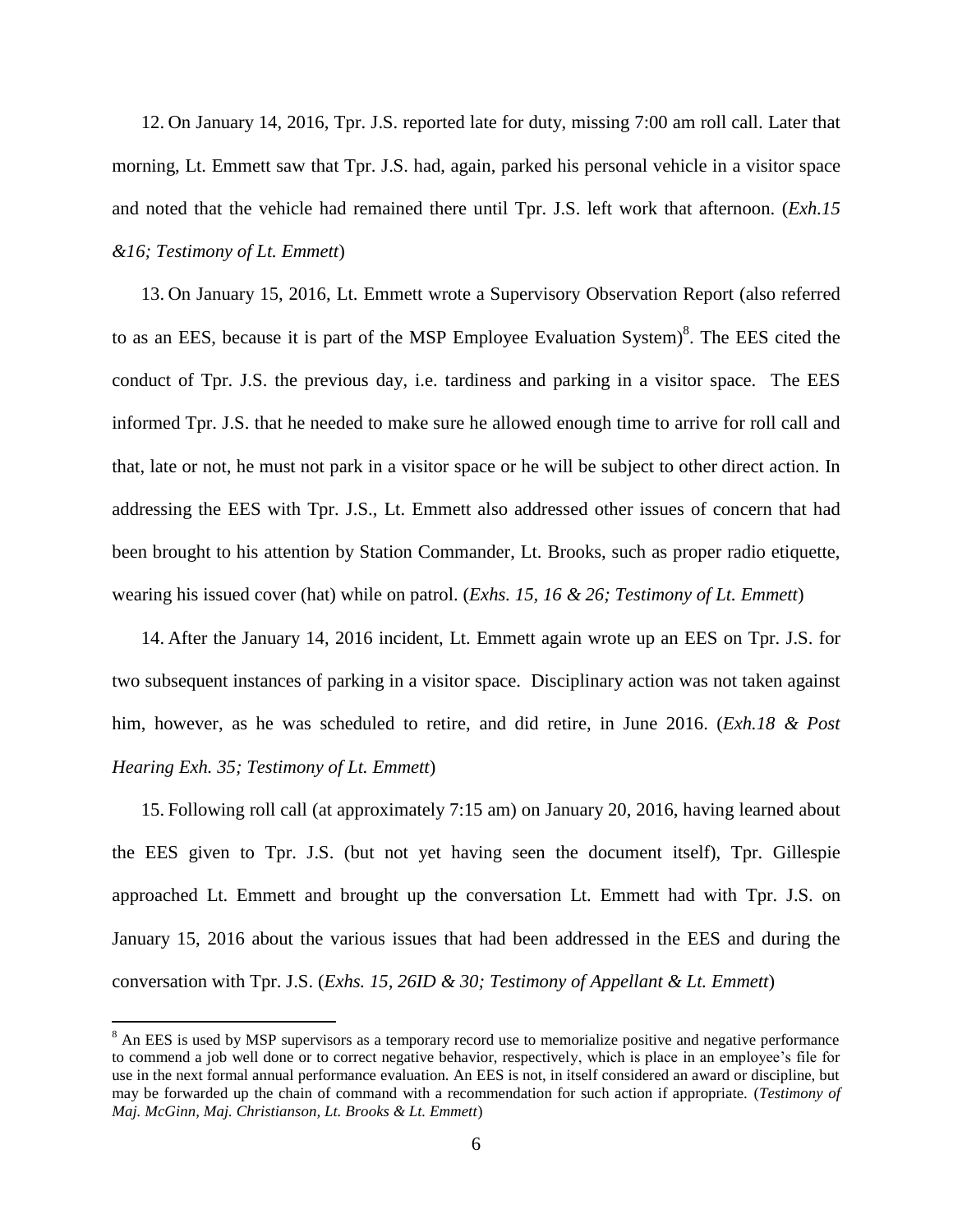16. When the conversation turned to the subject of parking a personal vehicle in a visitor space, Tpr. Gillespie said something to the effect: "I am parked out front [in a visitor space] right

now." (*Exhs.3,10, 12, 19 & 20; Testimony of Appellant & Lt. Emmett)*

17. Lt. Emmett and Tpr. Gillespie provided different versions of the encounter that then ensued. The preponderance of the credible evidence established the following:

- When Tpr. Gillespie stated that his car was then parked in a visitor space, this prompted Lt. Emmett to get up from his desk and peer out the window where he observed that, indeed, a personal vehicle Lt. Emmett knew to be that of Tpr. Gillespie was then parked in a space reserved for visitors.
- Upon observing Tpr. Gillespie's car in a visitor space, Lt. Emmett turned to face Tpr. Gillespie and said something to the effect: "You need to move your car. How can I EES one of your guys and not EES you?"<sup>9</sup>
- When Tpr. Gillespie did not respond, Lt. Emmett repeated: "Timmy you need to move your car."
- Tpr. Gillespie then stated something to the effect: "You can EES me if that's what you have to do. I'm OK with that. I have broad shoulders."
- Lt. Emmett responded: "Well, if that is the way it is, an EES will work your way".
- Lt. Emmett "left it at that" and Tpr. Gillespie went on patrol for the day.

(*Exhs.3, 10, 12, 19 & 20; Testimony of Appellant & Lt. Emmett)<sup>10</sup>*

18. Later that morning, Lt. Emmett took a photograph showing Tpr. Gillespie's vehicle

remained in the visitor's space and documented that the vehicle did belong to Tpr. Gillespie.

(*Exhs. 17, 20 & 33; Testimony of Lt. Emmett*)

 $9$  Lt. Emmett also testified that he thought he first stated that Tpr. Gillespie needed to move his car as he was moving from his desk to the window, but agreed that he probably spoke in a very low tone and agreed that Tpr. Gillespie may not have heard him this first time. (*Testimony of Appellant & Tpr. Gillespie*)

 $10$  According to Tpr. Gillespie, Lt. Emmet never got up from his desk, never looked out the window (claiming, initially, that his car was not visible from the window and, then, stating that maybe it was visible) and said he never heard Lt. Emmett tell him to move his car during the initial conversation right after roll call. The Internal Affairs investigator and the Trial Board did not find his "recollection" credible, and neither do I. (*Exhs. 3, 10: Testimony of Appellant & Det. Lt. O'Leary*)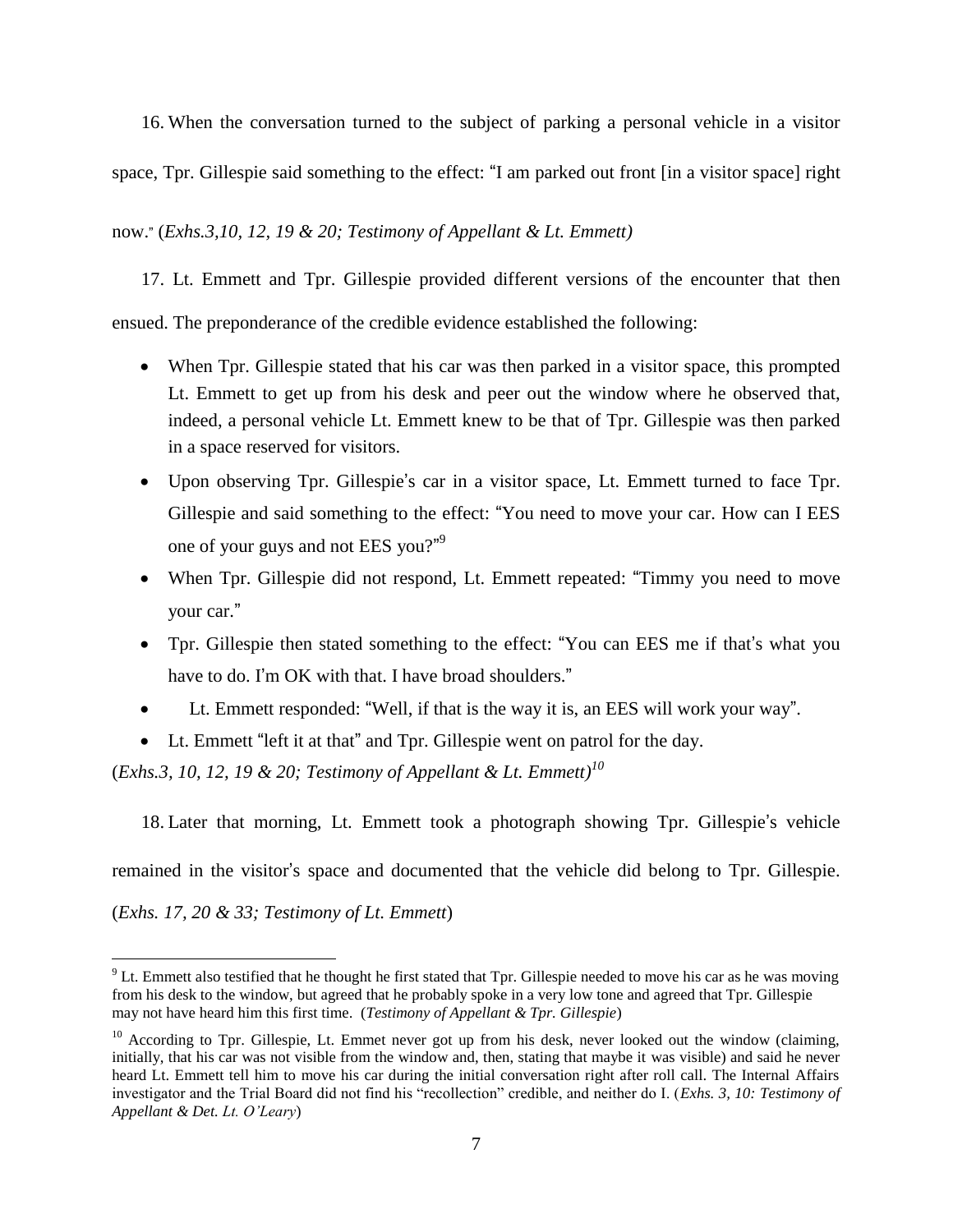19. Lt. Emmett was in the process of writing up an EES incident report concerning the encounter with Tpr. Gillespie when Troop F Captain/ Executive Officer (now Maj.) McGinn called (Lt. Emmett) to report to his office for his annual performance..<sup>11</sup> In the course of their discussion, Lt. Emmett mentioned that he was drafting an EES on Tpr. Gillespie, which prompted Capt. McGinn to inquire about the circumstances that resulted in the need for Lt. Emmett to write up such an EES. (*Exh. 15; Testimony of Maj. McGinn & Lt. Emmett*)

20. Upon learning that the nature of the EES involved a report that Tpr. Gillespie had refused to move his car from a visitor space after being told to do so, Capt. McGinn brought Lt. Emmett to the Troop F Commander, Maj. Christiansen, where he repeated the information that Lt. Emmett had just relayed to Capt. McGinn about the incident with Tpr. Gillespie that morning. (*Exhs. 15 & 28; Testimony of Maj. McGinn, Maj. Christiansen & Lt. Emmett*)

21. Maj. Christiansen ordered Lt. Emmett to draft a To/From memo to him and Capt. McGinn, which he later completed, along with the EES report, before leaving for the day. In addition to describing the initial incident, the To/From (entitled Refusal of Trooper Timothy Gillespie . . . to Obey Direct Order) also related the subsequent encounter between them when Lt. Emmett delivered the EES report to Tpr. Gillespie (who had stayed after hours on an overtime or detail shift). (*Exhs. 12, 15, 19 & 28; Testimony of Maj, Christiansen & Lt. Emmett*)

22. Later that day, Lt. Emmett called Tpr. Gillespie into his office and presented him with the completed EES. Tpr. Gillespie said he would not sign it and left the office without reading the document. (*Exhs. 3, 10, 12, 15, 19 & 30; Testimony of Appellant & Lt. Emmett*)

23. When Tpr. Gillespie eventually decided to read the EES, he went back to see Lt. Emmett, claiming that the EES was a complete fabrication that set him up for refusing to obey a direct

 $11$  Capt. McGinn was promoted in January 2017 and assumed the position of Troop F Commander upon the retirement of his predecessor, Maj. Christiansen. (*Testimony of Maj. McGinn & Maj. Christiansen*)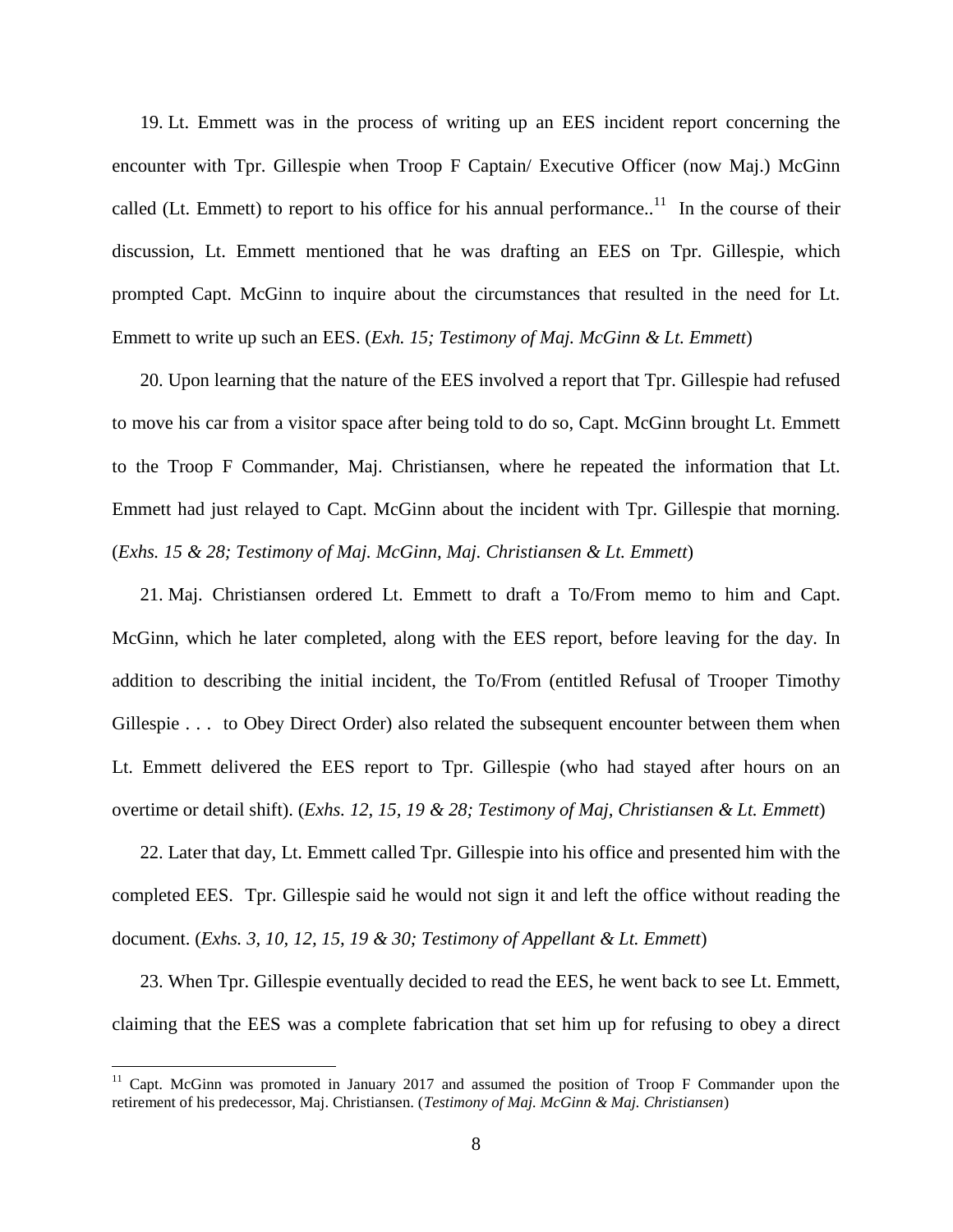order, which he knew, in effect, was insubordination. At this time, he also renewed his objections that nothing was being done to keep TSA employees out of the visitor spaces and stated an intention to begin to ticket them himself. (*Exh. 30; Testimony of Appellant & Lt. Emmett*)

24. Tpr. Gillespie also went to see Maj. Christiansen and vented his frustration for being set up for discipline on an EES that he, again, called a complete fabrication. Maj. Christiansen replied that Tpr. Gillespie needed to get union representation. (*Exh. 28 & 30; Testimony of Appellant & Maj. Christiansen*) 12

25. After speaking with Maj. Christiansen, Trooper Gillespie moved his personal vehicle from the visitor space to the gated lot. (*Exh. 30; Testimony of Trooper Gillespie*) 13

26. On January 21, 2016, Maj. Christiansen forwarded Lt. Emmett's To/From to his commanding officer, Lt. Col. Amodeo, Division of Field Services, with a request that an Internal Affairs investigation be conducted into Trp. Gillespie's actions. Maj Christiansen also spoke personally with Lt. Col. Amodeo to explain that he was requesting an investigation by Internal Affairs, rather than by anyone on the command staff at the Troop level, due to the nature of the incident and, in particular, the fact that Troop F command staff credibility was an issue, which warranted independent review. (*Exhs. 11 & 28; Testimony of Maj. Christiansen)*

27. On January 22, 2016, Tpr. Gillespie was informed that an Internal Affairs investigation was initiated into a complaint that he had been insubordinate towards Lt. Emmett as outlined in the January 20, 2016 To/From memo which was provided to Tpr. Gillespie. (*Exhs. 13 & 14*)

<sup>&</sup>lt;sup>12</sup> In February 2016, the MPS did issue a written directive that clarified the SP-Logan parking policy. (*Order 2016*-*FHQ-001*)

<sup>&</sup>lt;sup>13</sup> The To/From memo reported that, when presented with the EES report Tpr. Gillespie challenged Lt. Emmett to EES him again or charge him with insubordination because he would park there again. Tpr. Gillespie denies making such a statement. It is not disputed that, following his encounter with Maj. Christiansen, Tpr. Gillespie did move his car and never, again, parked it in the visitor lot. The discipline in this matter was imposed solely for Tpr. Gillespie's behavior in the initial colloquy right after roll call; Tpr. Gillespie was exonerated for his subsequent behavior, which is not disputed, in issuing parking tickets on vehicles parked in the visitor spaces that he claimed were owned by TSA employees or other unauthorized users. (*Exhs. 1 through 3, 9. 15, 23ID through 25ID, 28 through 30; Testimony of Appellant, Lt. Emmett, Lt. Brooks, Maj. McGinn & Maj. Christiansen*)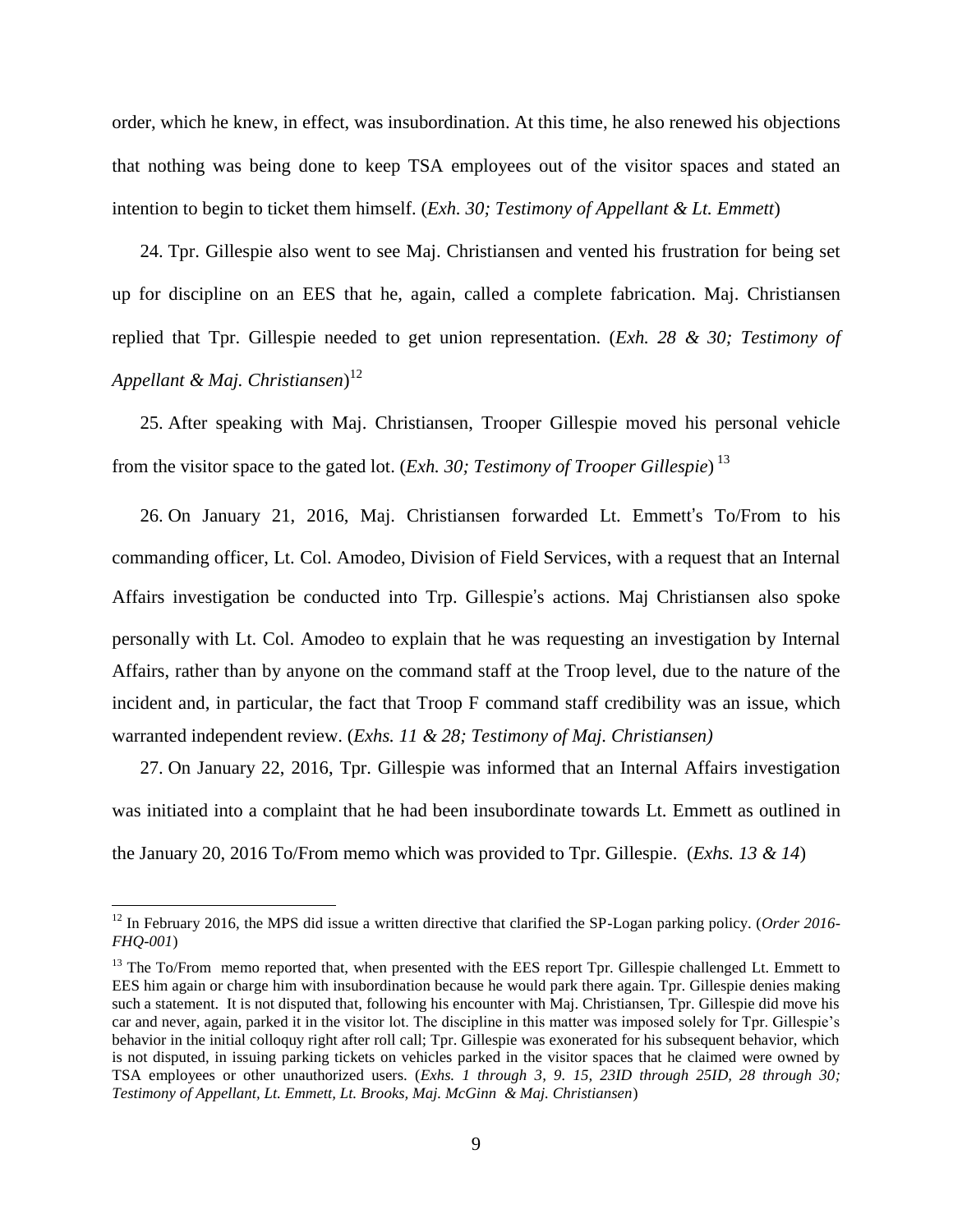28. The Internal Affairs investigators collected over two dozen exhibits and held recorded interviews with Lt. Emmett (January 26, 2016), Tpr. J.S. (February 1, 2016), Lt. Brooks (February 2, 2016) Maj. Christiansen (February 9, 2016) and Tpr. Gillespie (August 23, 2016) Interviews were also conducted of certain TSA personnel who had been the subject of ticketing by Tpr. Gillespie following the January 20, 2016 incident. (*Exhs. 10, 15, 26ID, 27, 28 & 30*)

29. On September 22, 2016, the Internal Affairs investigator submitted a report that detailed

the information gathered during the investigation and concluded with two recommendations:

- A. Regarding the allegation that Trooper Timothy M. Gillespie . . . was insubordinate when he refused to obey the order of Lieutenant Kevin Emmett to remove his personal vehicle from the visitors parking area in front of SP-Logan on January 20, 2016, there is sufficient evidence to support employee misconduct – **SUSTAINED**.
- B. Regarding the allegation that Trooper Timothy M. Gillespie . . . inappropriately targeted TSA employees' vehicles in the visitors parking area in front of SP-Logan for issuance of parking tickets on several dates in January of 2016, this incident occurred, but the employee's actions were lawful and proper – **EXONORATED.**

(*Exh. 10; Testimony of Det. Lt. O*'*Leary*)

30. On April 14, 2017, a duly convened Trial Board issued unanimous Findings and

Recommendations, to wit:

"Regarding . . . Charge1, Specification 1 (Insubordination) . . . . Trooper Gillespie . . . on or about January 20, 2016, did fail to promptly obey a lawful order conveyed to him by a senior member of proper authority. This occurred when Trooper Gillespie failed to comply with a lawful order issued by Lieutenant Kevin D. Emmett . . . to remove his personal vehicle from the visitors' parking area in front of SP Logan  $\ldots$  in direct violation of Article 5.12.1.<sup>14</sup> This is a Second Offence Class "B" violation."

(*Exhs. 3 & 6 through 8*)

 $\overline{a}$ 

31. The Trial Board found that Tpr. Gillespie's "intentions may have been honorable", but his

actions constituted a failure to obey a lawful order. The Trial Board recommended the minimum

<sup>&</sup>lt;sup>14</sup> Article 5.12.1 states: "Members shall promptly obey any lawful order conveyed to them by any senior member of proper authority. For the purposes of this Article an order can be written or verbal." (*Exh. 5*)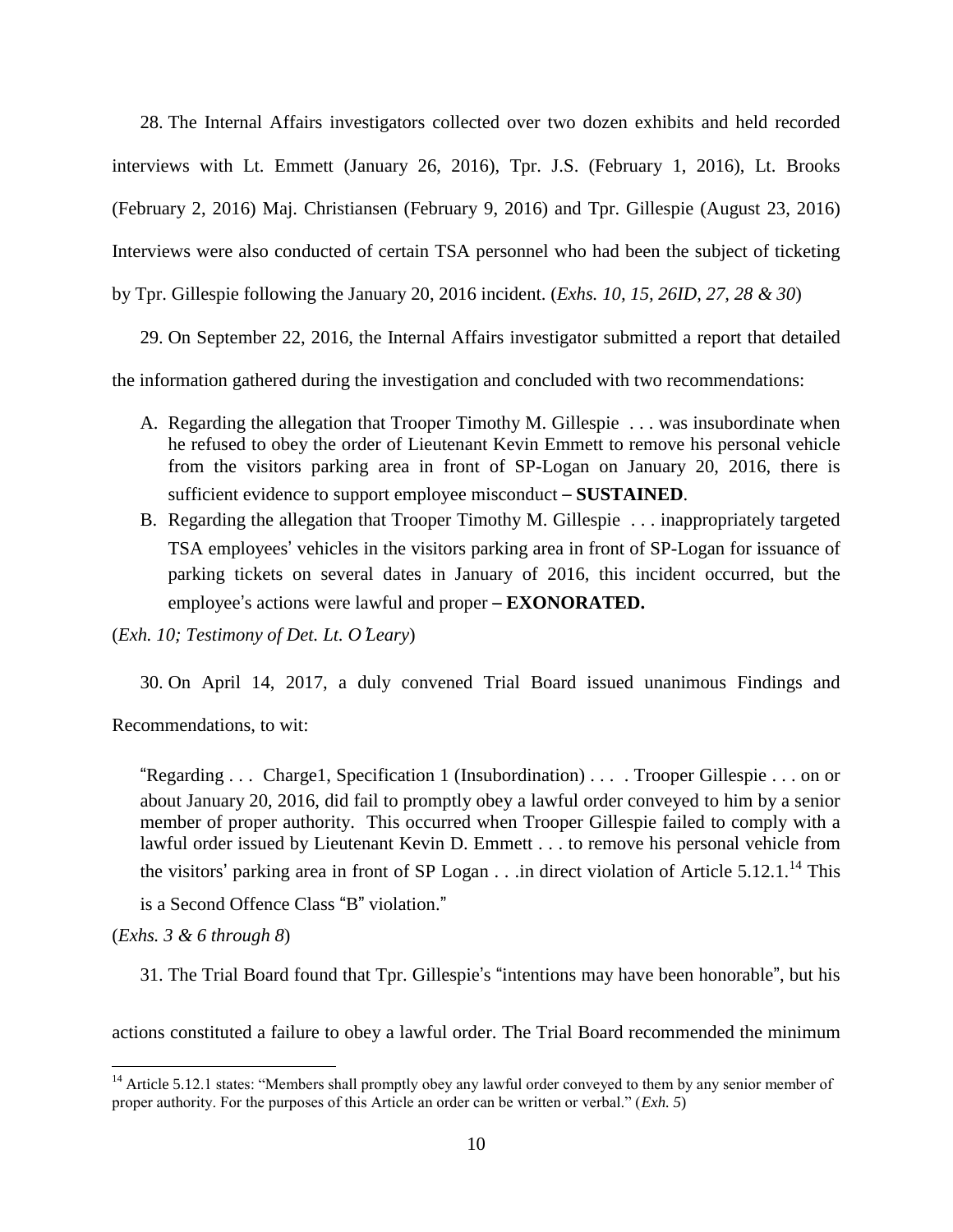punishment for a second Class B violation prescribed by the MSP Rules & Regulations, i.e., 10 days loss of accrued time (in lieu of suspension).(*Exhs.3 & 6 through 8)*

32. On April 19, 2017, MSP Colonel McKeon issued Personnel Order 17PER130 finding Tpr. Guilty of Charge 1, Specification and ordering him to forfeit ten (10) days accrued time off. This appeal duly ensued. (*Exhs. 1 & 2; Claim of Appeal*)

33. By ruling dated July 12, 2018, the Commonwealth of Massachusetts Department of Labor Relations (DLR) issued rulings in two related administrative proceeding (SUP-17-5969, 6019) alleging charges of prohibited practices brought by SPAM for, among other things, alleged retaliation by the MSP against Trp. Gillespie for engaging in protected union activity by disciplining him for insubordination in April 2017. The rulings found *no* probable cause for the alleged prohibited labor practice based on the claim of retaliatory discipline by the MSP against Tpr. Gillespie.<sup>15</sup> The DLR administrative rulings (and the underlying DLR investigative recommendations) appear to be duly promulgated official records of the DLR. I take administrative notice of these rulings. (*PHExh.36*)

### **APPLICABLE LEGAL STANDARD**

 $\overline{a}$ 

G.L.c.31,§41-§45, made applicable to MSP members (Troopers) by G.L.c.22C,§13, requires that discipline of a tenured member may be imposed only for "just cause" after due notice and hearing (which must be conducted prior to imposing discipline other than a suspension  $16$  from the payroll for less than five days) and a written notice of decision that states "fully and

<sup>&</sup>lt;sup>15</sup> The DLR did find that SPAM had shown probable cause of prohibited practices for certain unrelated statements by Maj. McGinn and Lt. Emmett's action in cutting a lock on a locker belonging to Tpr. Gillespie. (*PHExh.36; Testimony of Lt. Emmett*)

<sup>&</sup>lt;sup>16</sup> Forfeiture of accrued pay has been construed as equivalent to suspension and subject to hearing and notice requirements of c.31. See Johnson v. Sup'tt of Mass. State Police, 416 Mass. 616 (1993); Doherty v. Mass. Civil Service Comm'n, Suffolk C.A. 2016-02143-H (Sup.Ct.2018) (Ullmann, J.); Dep't of State Police v. Civil Service Comm'n*,* 24 Mass.L.Rptr.35, 2008WL1932961 (2008) (MacDonald, J.); Mass. Dep't of State Police v. Civil Service Comm'n, Suffolk C.A..07-3766-A (Sup.Ct. 2008) (Qunlan, J.) The MSP notice of discipline acknowledged Trooper Gillespie's right to a c.31 appeal from the forfeiture decision (*Exh. 1*).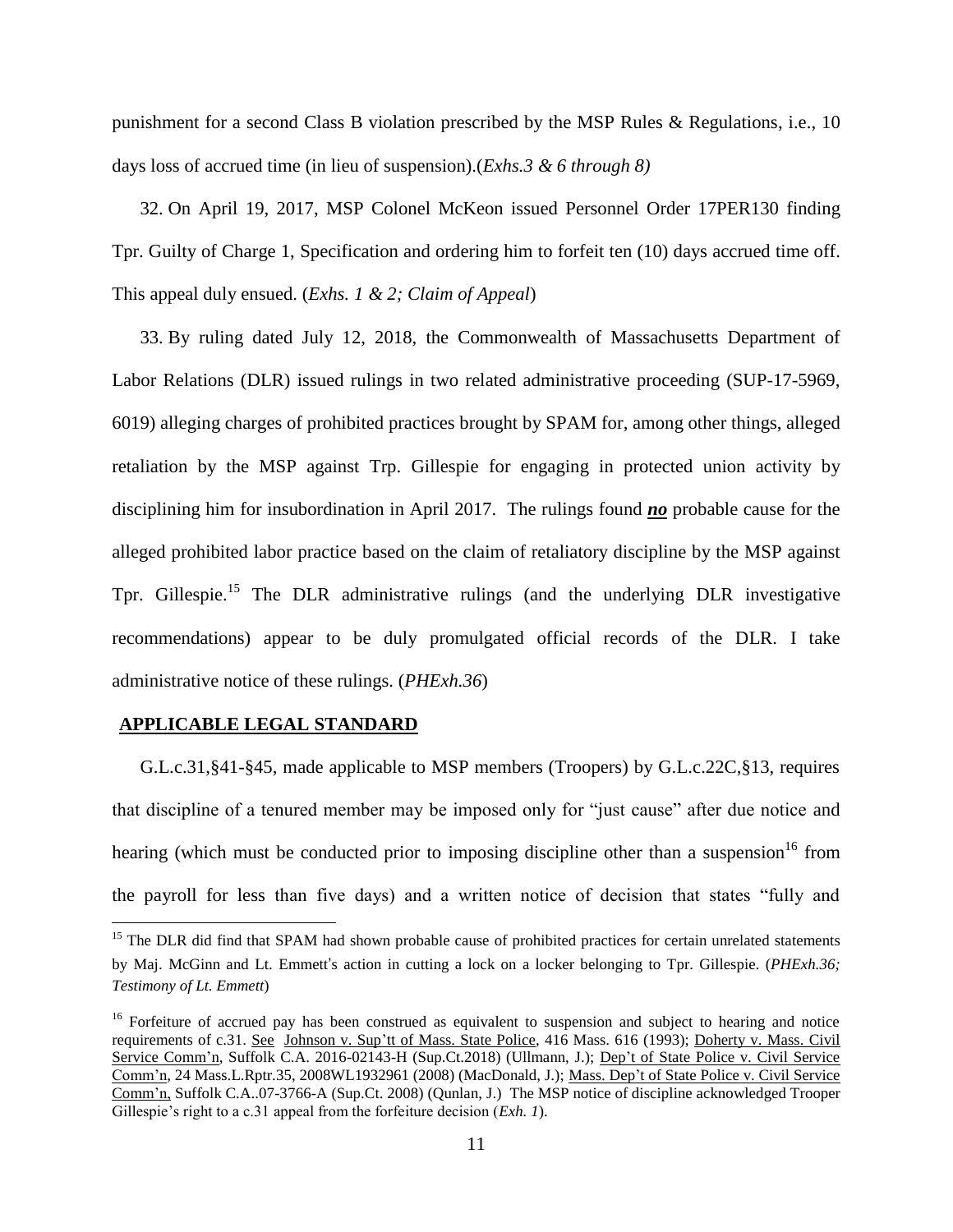specifically the reasons therefore." G.L.c.31, §41. An employee aggrieved by such disciplinary action may appeal to the Commission, pursuant to G.L.c.31,§42 and/or §43, for de novo review by the Commission "for the purpose of finding the facts anew." Town of Falmouth v. Civil Service Comm'n, 447 Mass. 814, 823 (2006) and cases cited.

The Commission's role is to determine "whether the appointing authority has sustained its burden of proving that there was reasonable justification for the action taken by the appointing authority." City of Cambridge v. Civil Service Comm'n, 43 Mass.App.Ct. 300, 304, rev.den., 426 Mass. 1102 (1997). See also Police Dep't of Boston v. Collins, 48 Mass.App.Ct. 411, rev.den., 726 N.E.2d 417 (2000); McIsaac v. Civil Service Comm'n, 38 Mass.App.Ct. 473, 477 (1995); Town of Watertown v. Arria, 16 Mass.App.Ct. 331, rev.den., 390 Mass. 1102 (1983).

An action is "justified" if it is "done upon adequate reasons sufficiently supported by credible evidence<sup>17</sup>, when weighed by an unprejudiced mind; guided by common sense and by correct rules of law." Commissioners of Civil Service v. Municipal Ct., 359 Mass. 211, 214 (1971); City of Cambridge v. Civil Service Comm'n, 43 Mass.App.Ct. 300, 304, rev.den., 426 Mass. 1102 (1997); Selectmen of Wakefield v. Judge of First Dist. Ct., 262 Mass. 477, 482 (1928) See also Mass. Ass'n of Minority Law Enforcement Officers v. Abban, 434 Mass. 256, 264-65 (2001).

The Commission determines justification for discipline by inquiring, "whether the employee has been guilty of substantial misconduct which adversely affects the public interest by impairing the efficiency of public service." School Comm. v. Civil Service Comm'n, 43 Mass.App.Ct. 486, 488, rev.den., 426 Mass. 1104 (1997); Murray v. Second Dist. Ct., 389 Mass.

<sup>&</sup>lt;sup>17</sup> It is within the hearing officer's purview to determine the credibility of live testimony. <u>E.g.</u>, Leominster v. Stratton, 58 Mass.App.Ct. 726, 729 (2003). *See* Embers of Salisbury, Inc. v. 37 Alcoholic Beverages Control Comm'n, 401 Mass. 526, 529 (1988); Doherty v. Ret. Bd. of Medford, 425 Mass. 130, 141 (1997). See also Covell v. Dep't of Social Services, 439 Mass. 766, 787 (2003) (where witnesses gave conflicting testimony, assessment of their relative credibility cannot be made by someone not present at the hearing).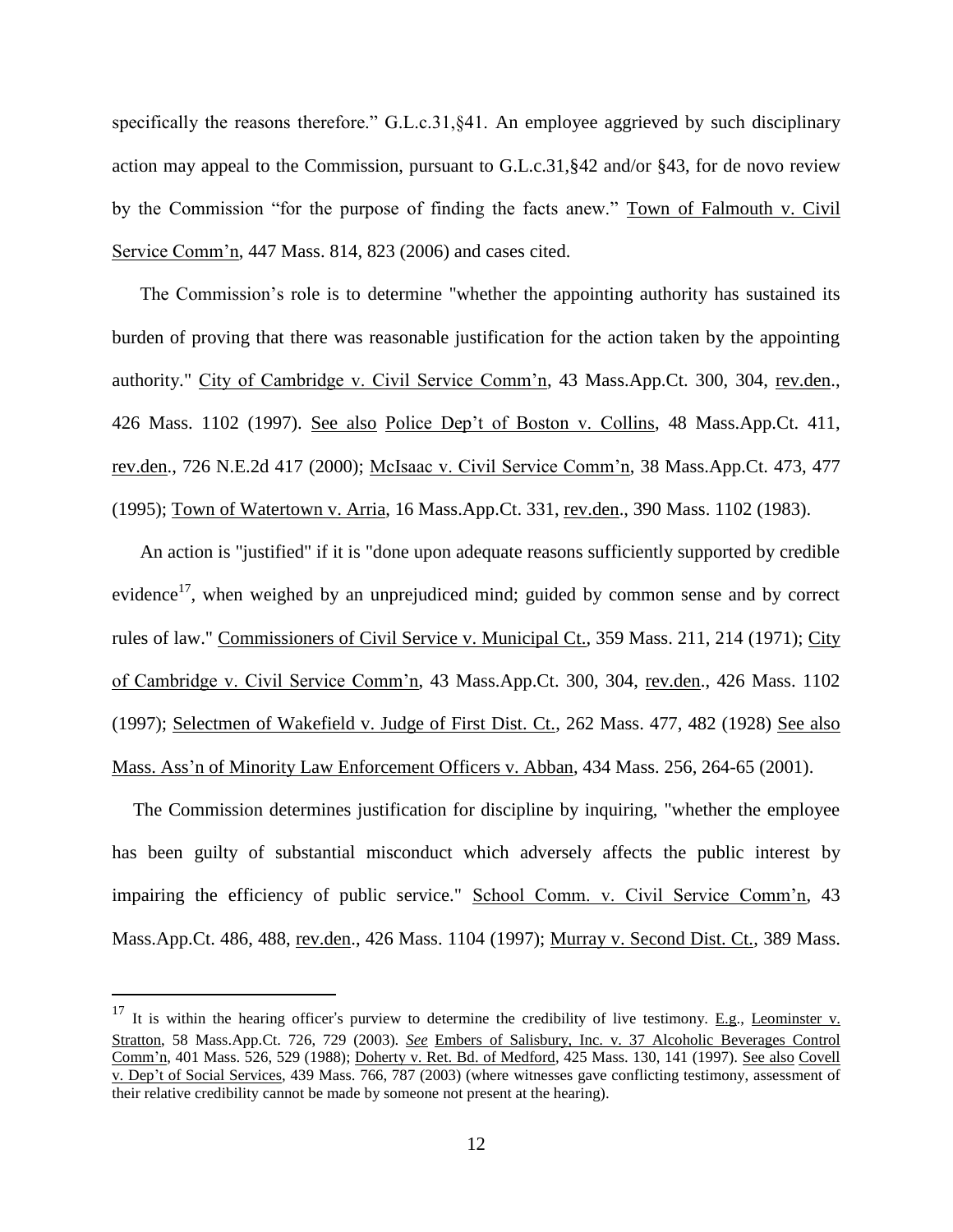508, 514 (1983) The Commission is guided by "the principle of uniformity and the 'equitable treatment of similarly situated individuals' [both within and across different appointing authorities]" as well as the "underlying purpose of the civil service system 'to guard against political considerations, favoritism and bias in governmental employment decisions.' " Town of Falmouth v. Civil Service Comm'n, 447 Mass. 814, 823 (2006) and cases cited. It is also a basic tenet of "merit principles" which govern civil service law that discipline must be remedial, not punitive, designed to "correct inadequate performance" and "separating employees whose inadequate performance cannot be corrected." G.L. c.31,§1.

G.L.c.31, Section 43 vests the Commission with "considerable discretion" to affirm, vacate or modify discipline but that discretion is "not without bounds" and requires sound explanation for doing so. See, e.g., Police Comm'r v. Civil Service Comm'n, 39 Mass.App.Ct. 594, 600 (1996) ("The power accorded to the commission to modify penalties must not be confused with the power to impose penalties ab initio . . . accorded the appointing authority") Id., (*emphasis added*). See also Town of Falmouth v. Civil Service Comm'n, 447 Mass. 814, 823 (2006), quoting Watertown v. Arria, 16 Mass.App.Ct. 331, 334 (1983).

The Commission also must take into account the special obligations the law imposes upon police officers, who carry a badge and a gun and all of the authority that accompanies them, and which requires police officers to comport themselves in an exemplary fashion, especially when it comes to exhibiting self-control and to adhere to the law, both on and off duty. "[P]olice officers voluntarily undertake to adhere to a higher standard of conduct . . . . Police officers must comport themselves in accordance with the laws that they are sworn to enforce and behave in a manner that brings honor and respect for rather than public distrust of law enforcement personnel. . . . they implicitly agree that they will not engage in conduct which calls into question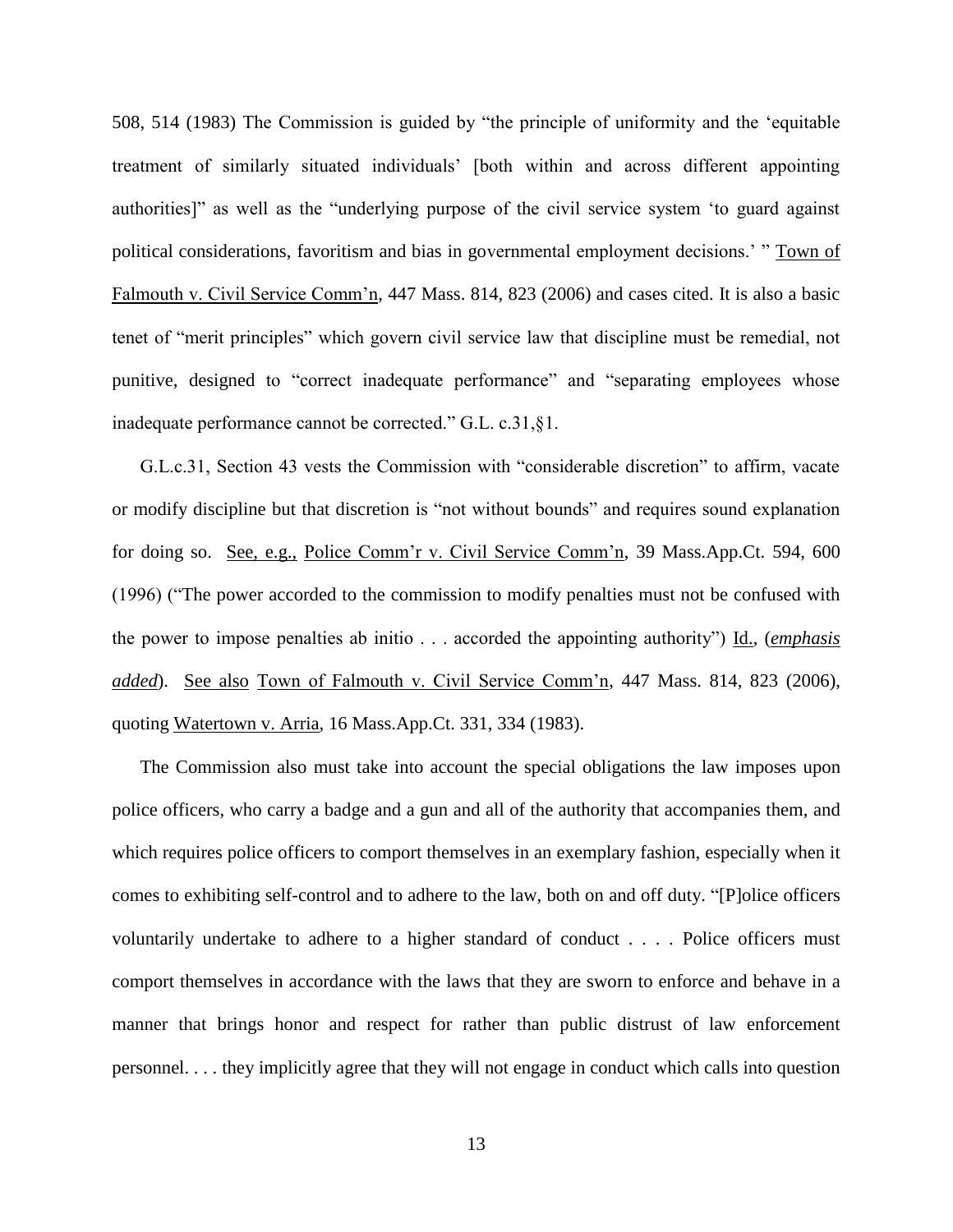their ability and fitness to perform their official responsibilities." Attorney General v. McHatton, 428 Mass. 790, 793-74 (1999) and cases cited. See also Falmouth v. Civil Service Comm'n, 61 Mass.App.Ct. 796, 801-802 (2004); Police Commissioner v. Civil Service Comm'n, 39 Mass.App.Ct. 894, 601-602 (1996); McIsaac v. Civil Service Comm'n, 38 Mass.App.Ct. 473, 475-76 (1995); Police Commissioner v. Civil Service Comm'n, 22 Mass.App.Ct. 364, 371, rev.den. 398 Mass. 1103 (1986) See also Spargo v. Civil Service Comm'n, 50 Mass.App.Ct. 1106 (2000), rev.den., 433 Mass. 1102 (2001).

#### **ANALYSIS**

The MSP has proved that it had just cause to impose discipline upon Tpr. Gillespie for his failure to "promptly obey [the] lawful order" conveyed to him by a superior, i.e, the need to move his personal vehicle to the gated parking area designated for that purpose. I credit the testimony and other evidence presented by the MSP that proved Tpr. Gillespie was given such a lawful order and did not obey it in a timely fashion as MSP Rule 5.12 requires. Although he may have had bona fide reasons to believe that he had done nothing wrong (in choosing to park his personal vehicle in an area reserved for visitors), that belief does not excuse his failure to comply with a superior officer who made it clear that this underlying behavior was not acceptable and required prompt corrective action.

First, the issue before the Commission does not turn on whether Lt. Emmett was lawfully entitled to direct Tpr. Gillespie (and other Troop F personnel) to park their personal vehicles only in the designated gated area and demand that they not make use of visitor spaces. The authority of the MSP Troop F command staff to decide where MSP personnel are permitted to park, and to enforce its decisions, cannot be disputed. While there may be some reasonable dispute about the best practices for regulating the competing interests in providing appropriate parking access to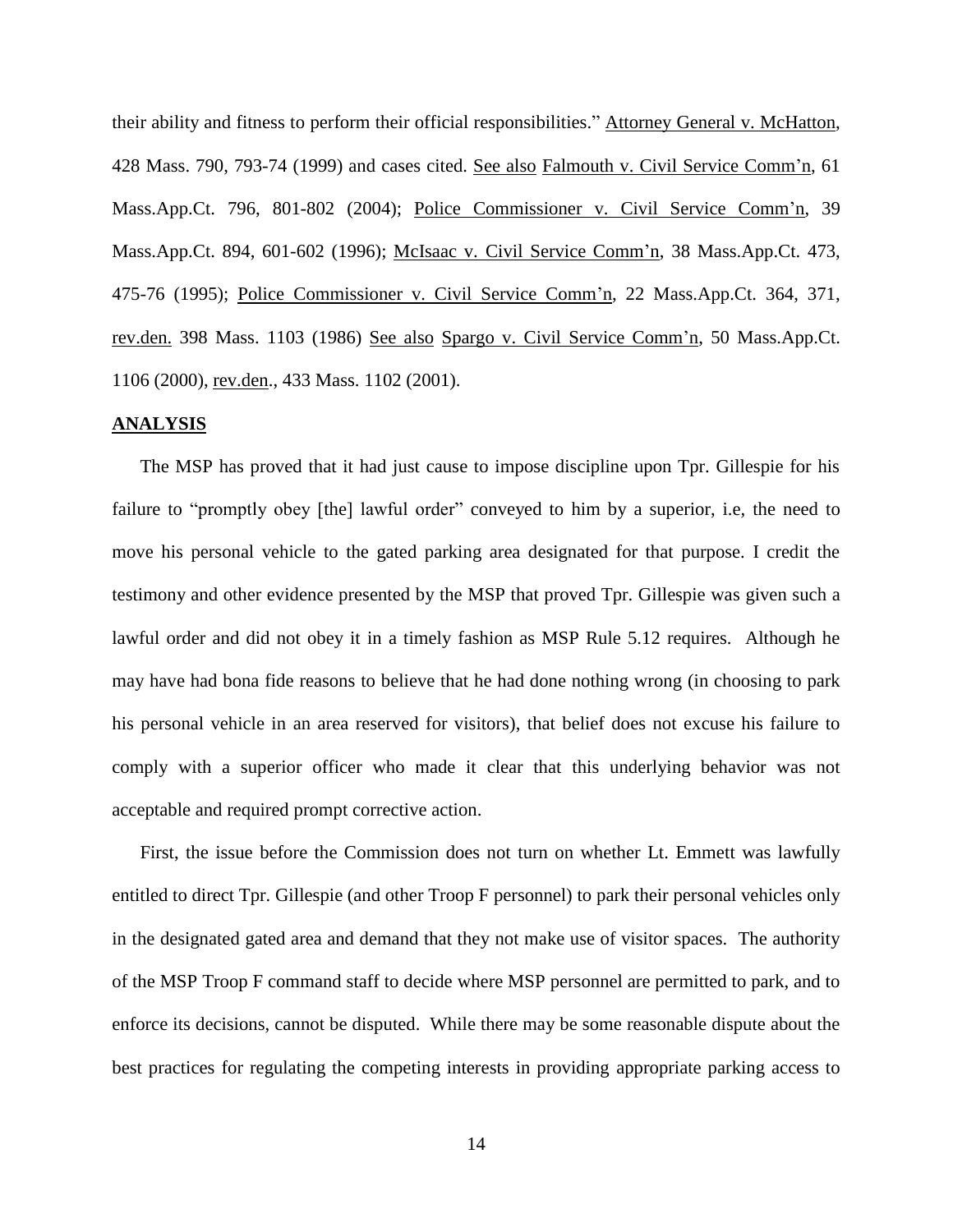SP-Logan personnel, compliance with the rules, as they may be established from time to time, is not a matter of personal discretion. The fact that MSP had not responded to Tpr. Gillespie's requests for action on the parking issues does not excuse his personal defiance. Tpr. Gillespie, especially, as a SPAM union representative and member of its Executive Board, knows that, when given a lawful order with which he may happen to disagree, he is obliged to comply with the order and, separately, follow through with a proper protest through appropriate channels (i.e., what is sometimes called the duty to "obey and then grieve").  $^{18}$ 

Second, I am persuaded by the preponderance of the credible evidence that, despite Tpr. Gillespie's assertion to the contrary, Lt. Emmett did, in fact, "convey" a "lawful order" that obliged Tpr. Gillespie "promptly" to move his car from the visitor area to the gated lot. Although the MSP's witnesses provided somewhat different recollections about the events of January 20, 2016, on the material issue of whether or not a lawful order was conveyed to Tpr. Gillespie "to move his car", I credit the testimony of Lt. Emmett that he did so, probably more than once, during the initial encounter with Trooper Gillespie right after roll call. While I find it plausible that Tpr. Gillespie may not have heard every word uttered by Lt. Emmett, it does not ring true to me that he did not see Lt. Emmett get up, walk past him, look out the window and state directly, at least once, to his face, words to the effect: "Timmy, you have to move your car." I do not credit Tpr. Gillespie's claim that Lt. Emmett's description of this aspect of the encounter was a "complete fabrication."

<sup>&</sup>lt;sup>18</sup> The reasonableness of the SP-Logan parking arrangements is not before the Commission. I note, however, that some of the concerns expressed by Tpr. Gillespie seem less than compelling. For example, he claimed that there were only about four or five troopers with "high-end" cars who utilized the visitor spaces and, with 136 available spaces in the gated lot, it seems improbable that reasonable minds could not design suitable ways to accommodate those troopers' fear of having their cars "dinged" by unknown parties, assuming such a problem was considered a legitimate concern that needed to be addressed. Similarly, Tpr. Gillespie claimed that, between the MSP troopers and the TSA personnel using the visitor lot, it filled up early every day, which would only seem to exacerbate the problem that bona fides visitors would never be able to find a spot, giving more support to MSP's rationale for keeping troopers' personal vehicles from using those spaces for all-day or all-night parking.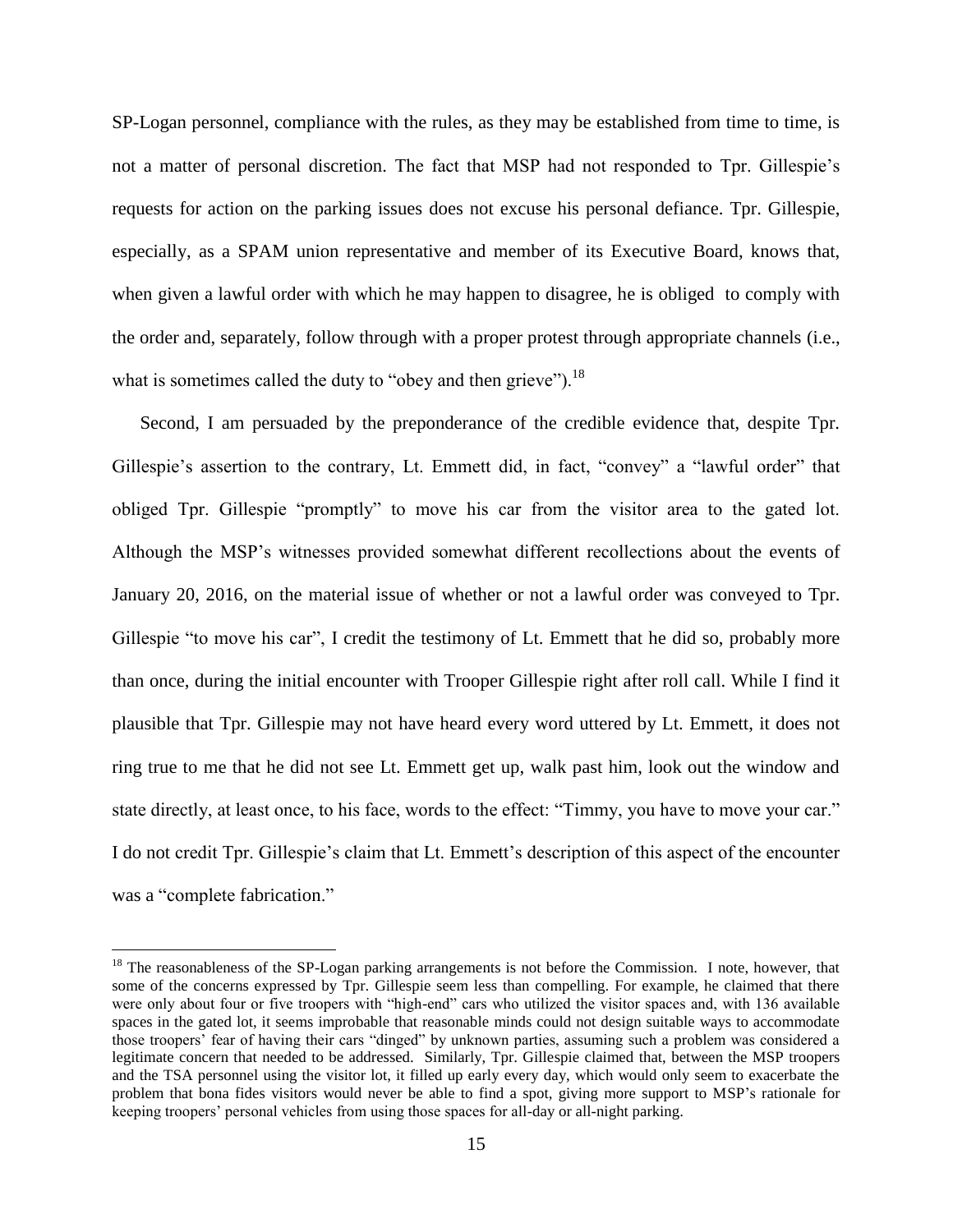Third, I am convinced that, as the situation unfolded, Lt. Emmett found himself in a difficult position. Had Tpr. Gillespie's EES percolated up through the station commander (Lt. Brooks), rather than the Troop command structure (Capt. McGinn & Maj. Christiansen) – it is likely that Tpr. Gillespie might have escaped with a lesser discipline, if not entirely unscathed, and that may well have been what Lt. Emmett and Tpr. Gillespie had originally expected.<sup>19</sup> However, upon coming to learn of the incident, Capt. McGinn and Maj. Christiansen were wholly within their lawful authority to direct Lt. Emmett to process the matter through them and, they, in turn, took the prudent and lawful steps to forward the matter further up the command structure. I need not consider what might have been, if Lt. Emmett had not be asked about the matter by his superiors or chosen to provide them less than the unvarnished truth, as I find he did.

Fourth, I have carefully considered Tpr. Gillespie's claim that he was treated differently, both procedurally and substantively, from other similarly situated troopers who had committed the similar violations. While it is true that his case was handled by Internal Affairs rather than through a more local investigation, I agree with the MSP's justification for following that process in this particular case. As Maj. Christiansen explained, his decision was actually intended to provide a more "independent" review of the matter than might have been the case if a member of the Troop F command structure was asked to investigate allegations of peers in the command structure. Similarly, I do not find that the situation involving Tpr. J.S. demonstrates that the MSP provided disparate treatment of that trooper over Tpr. Gillespie. As indicated above, Tpr. Gillespie was disciplined for insubordination; Tpr. J.S. was reprimanded for a parking violation, not insubordination. When he did subsequently violate the order to stay out of the visitor parking area, he, too was scheduled to be processed for further discipline, which never

 $19$  Lt. Brooks had suggested that he might have taken less umbrage at Tpr. Gillespie's behavior than did others did, noting that, in general, parking violations were typically addressed "verbally." (*Exh. 27;Testimony of Lt. Brooks*)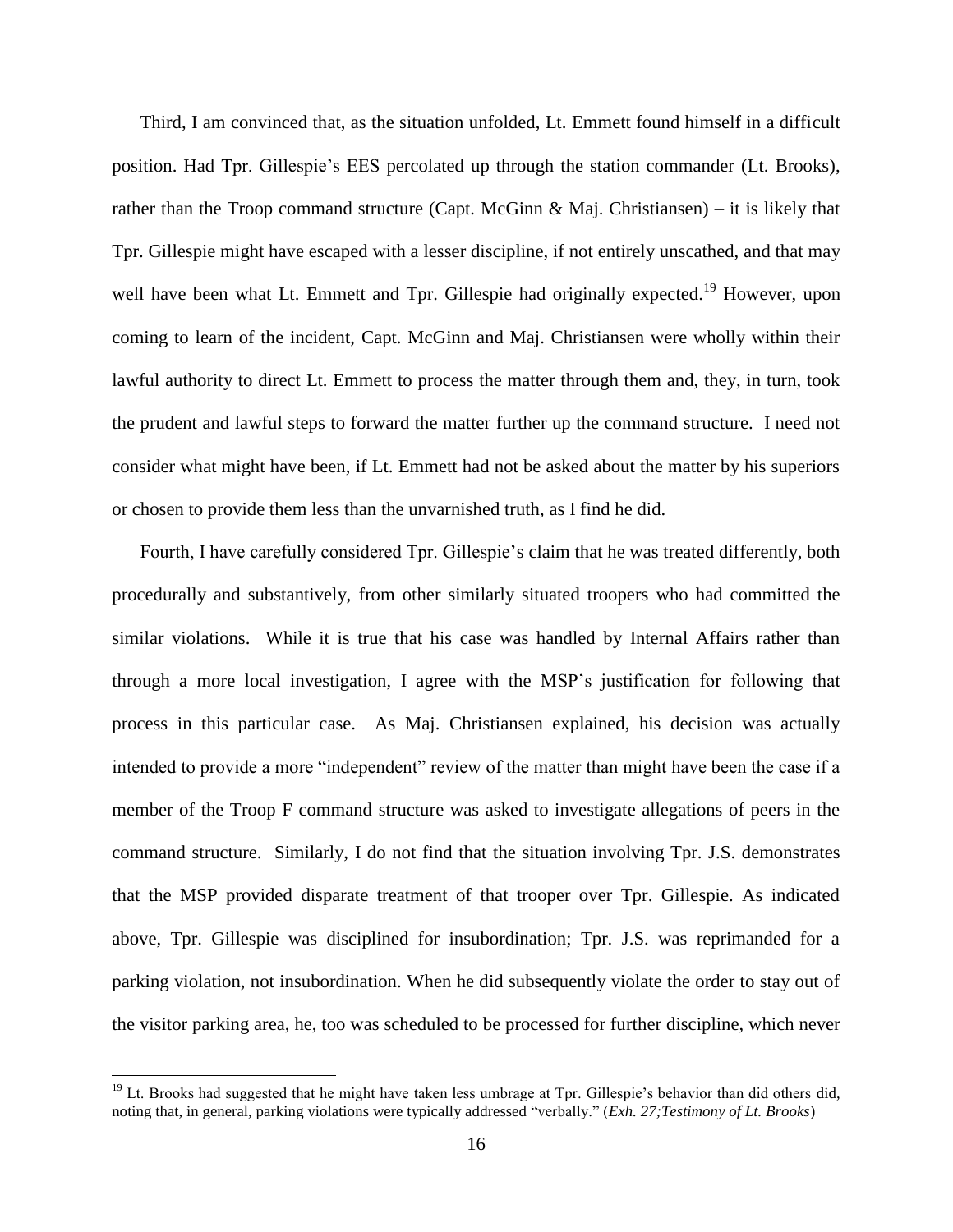took place when that trooper decided to retire. Finally, I take note that Tpr. Gillespie's discipline included a four-day forfeiture for a prior (2011) "Class B" violation.

Fifth, I have also considered Tpr. Gillespie's contention that his discipline was retaliatory in nature, attributed to his position and/or advocacy as a SPAM representative. While there was no dispute that Tpr. Gillespie was engaged in a variety of union activities, including litigation, that challenged certain Troop F actions as unlawful labor practices, the evidence did not establish a sufficient nexus, through direct evidence or by inference, that his union activities – even those related directly to the parking issue – played a material role in the discipline involved. In this regard, I note that the Troop F command decision to devolve the investigation to Internal Affairs, and the ultimate recommendations being through a Trial Board, are significant indicators that show a lack of nexus to Tpr. Gillespie's advocacy on behalf of Troop F members. Finally, I take notice of the DLR decisions noted earlier, which found that Tpr. Gillespie's 2016 discipline was not taken in retaliation for any of his union activities. While the Commission may not be expressly bound by that decision, I find it persuasive and corroborative of the conclusion I reach in the matter from the other evidence described above that was presented to the commission. See generally, Town of Dedham v. Labor Relations Comm'n, 365 Mass. 392 (1974), cited in Fernandes v. Attleborough Housing Auth., 470 Mass. 117 (2014)

Sixth, I have considered, whether the Commission should exercise its discretion to modify the discipline imposed. Here, save for the findings above that Tpr. Gillespie did move his car at the end of the day on January 20, 2016 and did not again park in a visitor space, the findings of fact set forth above do not materially differ from those upon which the Trial Board's recommendation was grounded and the penalty imposed by the MSP Colonel for the offense.